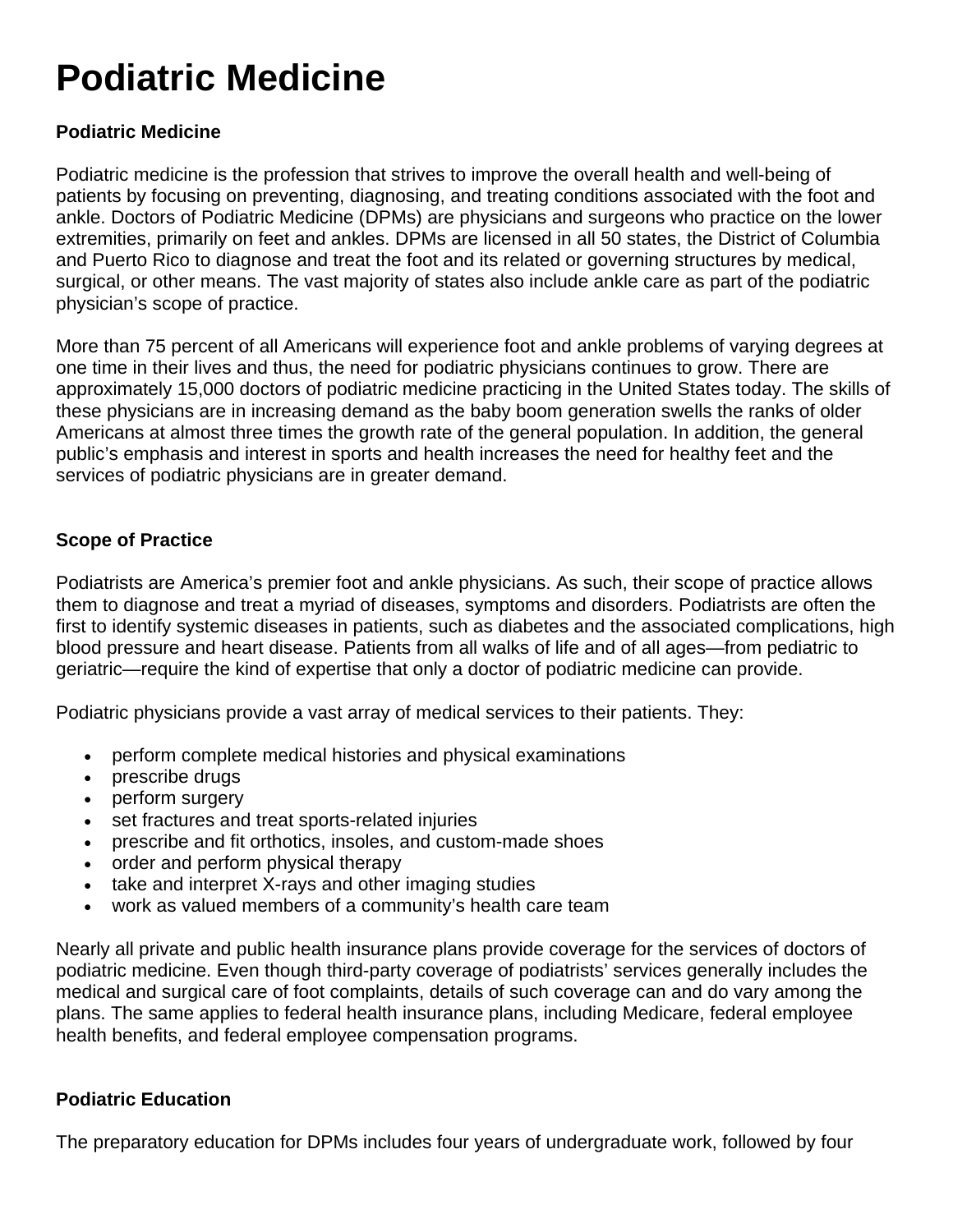years at an accredited podiatric medical school, and then successful completion of a hospital-based residency program. There are currently eight colleges of podiatric medicine in the United States:

- 1. Arizona Podiatric Medicine Program at Midwestern University in Glendale, Arizona
- 2. Barry University School of Graduate Medical Sciences in Miami Shores, Florida
- 3. California School of Podiatric Medicine at Samuel Merritt College in Oakland, California
- 4. College of Podiatric Medicine and Surgery at Des Moines University in Des Moines, Iowa
- 5. New York College of Podiatric Medicine in New York, New York
- 6. Ohio College of Podiatric Medicine in Cleveland, Ohio
- 7. Dr. William M. Scholl College of Podiatric Medicine at the Rosalind Franklin University in North Chicago, Illinois
- 8. Temple University School of Podiatric Medicine in Philadelphia, Pennsylvania

All of the colleges go through a rigorous evaluation process by the Council on Podiatric Medical Education, which is recognized by the U.S. Department of Education and the Council on Higher Education Accreditation. The colleges all grant the degree of Doctor of Podiatric Medicine or DPM, with some also offering degrees in other academic areas as well.

Applicants for admission are required to complete the Medical College Admissions Test (MCAT) as a prerequisite, although some of the colleges accept other examinations such as the Graduate Record Examination (GRE) or Dental Admission Test (DAT). Individuals may apply to any or all of the colleges by submitting a single application through the application service of the American Association of Colleges of Podiatric Medicine (AACPM), an APMA-related organization.

The course of instruction leading to the DPM degree is four years in length. The first two years are largely devoted to classroom instruction and laboratory work in the basic medical sciences, such as anatomy, physiology, microbiology, biochemistry, pharmacology, and pathology. During the third and fourth years, students concentrate on courses in the clinical sciences, gaining practical experience in college and community clinics and accredited hospitals. Clinical courses include general diagnosis (history taking, physical examination, clinical laboratory procedures, and diagnostic radiology), therapeutics (pharmacology, physical medicine, orthotics, and prosthetics), surgery, dermatology, neurology, orthopedics, and anesthesia, among others.

After completing the four-year course and receiving the DPM degree, the graduate is eligible to take a state board examination to obtain a license to practice. Most states require at least one year of residency; the industry standard for podiatric medicine is now two years of postgraduate training.

As they near graduation, nearly all students seek postdoctoral residency programs. These programs, designed to strengthen and refine the practitioner's podiatric medical, orthopedic, and surgical skills, are based in hospitals accredited by the Joint Commission on the Accreditation of Healthcare Organizations (JCAHO) and/or the American Osteopathic Association. The programs are at least two years in duration, and may extend to four years.

Almost all states have established some continuing podiatric medical education requirements for license renewal, and there is heavy attendance at many educational programs and seminars developed and presented each year by the colleges and local, state, and national podiatric medical associations.

### **Special Areas of Practice**